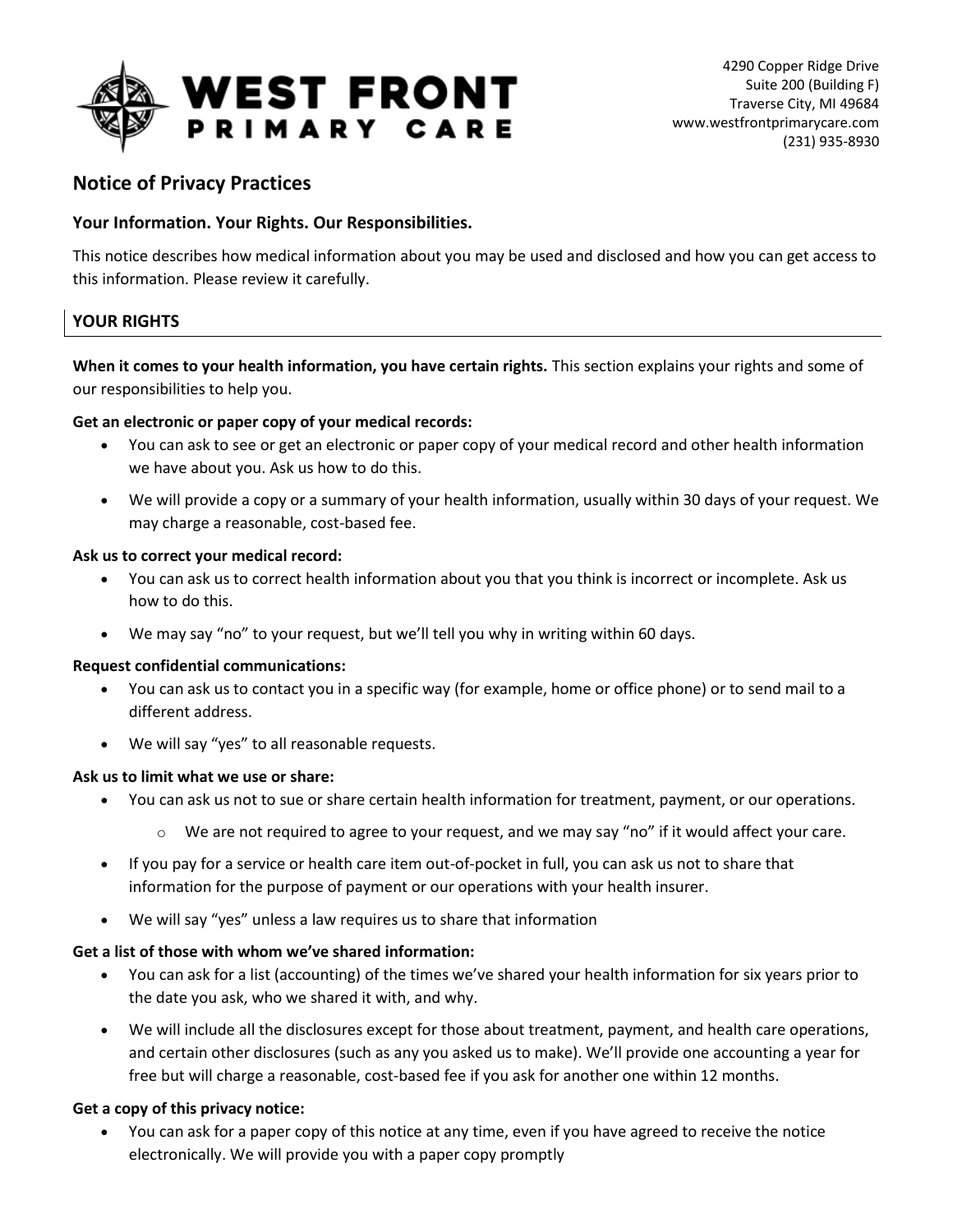## **Choose someone to act for you:**

- If you have given someone medical power of attorney or if someone is your legal guardian, that person can exercise your rights and make choices about your health information.
- We will make sure the person has this authority and can act for you before we take any action

## **File a complaint if you feel your rights are violated:**

- You can complain if you feel we have violated your rights by contacting us using the information above
- You can file a complaint with the U.S. Department of Health and Human Services Office for Civil Rights by sending a letter to 200 Independence Avenue, S.W., Washington D.C. 20201, calling 1-877-696-6775, or visiting **www.hhs.gov/ocr/privacy/hipaa/complaints/**
- We will not retaliate against you for filing a complaint.

## **YOUR CHOICES**

**For certain health information, you can tell us your choices about what we share.** If you have a clear preference for how we share your information in the situations described below, talk to us. Tell us what you want us to do, and we will follow your instructions.

## **In these cases, you have both the right and choice to tell us to:**

- Share information with your family, close friends, or others involved in your care
- Share information in a disaster relief situation
- Include your information in a hospital directory
- Contact you for fundraising efforts

If you are not able to tell us your preferences, for example if you are unconscious, we may go ahead and share your information if we believe it is in your best interest. We may also share your information when needed to lessen a serious and imminent threat to health and safety.

### **In these cases we never share your information unless you give us written permission:**

- Marketing purposes
- Sale of your information
- Most sharing of psychotherapy notes

### **In the case of fundraising:**

• We may contact you for fundraising efforts, but you can tell us not to contact you again.

## **OUR USES AND DISCLOSURES**

**How do we typically use or share your health information?** We typically use or share your health information in the following ways:

### **Treat You**

We can use your health information and share it with other professionals who are treating you

*Example:* A doctor treating you for an injury asks another doctor about your overall health condition.

### **Run our organization**

We can use and share your health information to run our practice, improve your care, and contact you when necessary.

*Example:* We use health information about you to manage your treatment and services